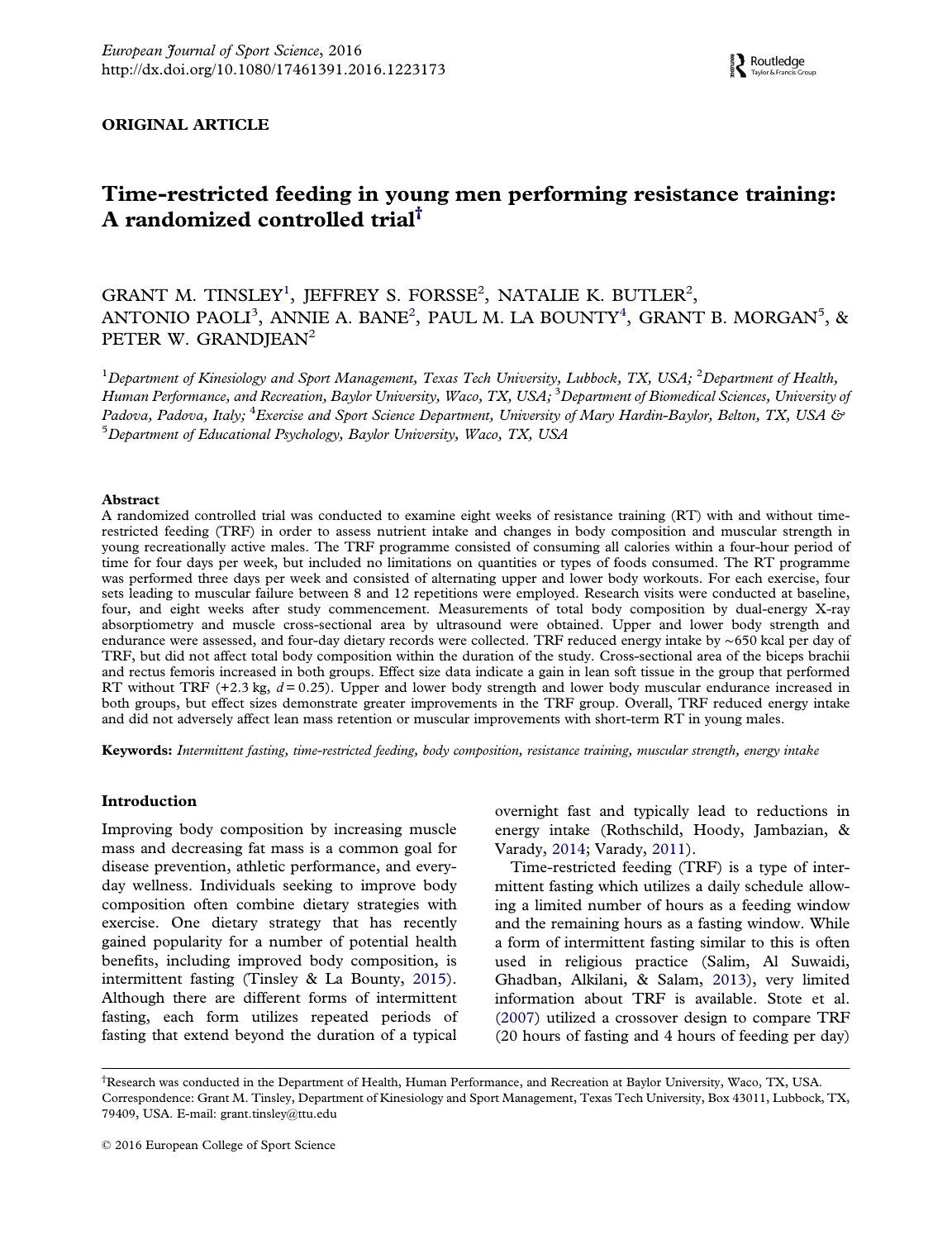<span id="page-1-0"></span>to consuming three meals per day. Each feeding schedule lasted eight weeks. Participants consumed enough food to meet their weight maintenance needs in each condition; however, fat mass was significantly lower (−2.1 kg,  $p = .001$ ) after eight weeks of TRF. Interestingly, lean mass was greater by an average 1.5 kg after TRF, and the difference nearly reached statistical significance ( $p = .06$ ).

Elsewhere in the literature, mixed results are reported regarding the ability to maintain lean body mass with intermittent fasting (Tinsley & Bounty, [2015\)](#page-7-0). It is possible that programmes which reduce energy intake and body weight, such as TRF, could lead to decrements in lean body mass and muscular strength. While there are some data suggesting that resistance training (RT) can slow the loss of skeletal muscle during a restricted nutritional regimen (e.g. ketogenic diets [Jabekk, Meen, Moe, Tomten, & Hostmark, [2010](#page-7-0)]) and, at a minimum, maintain muscular strength (Paoli et al., [2012\)](#page-7-0), to our knowledge, no reports of RT in combination with intermittent fasting are available.

The effects of TRF on nutrient intake, body composition, and strength have not been examined in combination with RT. The objective of the present study was to determine the effects of a modified TRF programme and RT on these variables.

## Methods

## Overview

This study was approved by the university institutional review board, and all participants provided informed consent prior to commencing the study. Participants were randomized to eight weeks of RT and normal diet (RT-ND) or RT plus TRF (RT-TRF). Both groups performed progressive RT three times per week consisting of alternating upper and lower body workouts. Dietary analysis and assessment of body composition and muscular performance were completed at baseline, and again at four and eight weeks after commencement of the study. Participants were contacted by study personnel via email or text message each week in order to promote adherence to the assigned programme and answer questions.

## Participants

Generally healthy, recreationally active men who had not followed a consistent RT programme over the previous three months were eligible for participation in the study. Prior to participation, all interested individuals received a verbal explanation of the study and signed a university-approved informed consent document.

#### Body composition assessment

Body composition was assessed via dual-energy X-ray absorptiometry (Hologic Discovery W) whole-body scans. Participants were supine on the scanning table and were positioned according to the National Health and Nutrition Examination Survey recommendations (NHANES body composition procedures manual, [2013](#page-7-0)). Efforts were made to assess participants at the same time of day and in the same nutritional state at each assessment. Cross-sectional areas of the rectus femoris and biceps brachii muscles were assessed bilaterally by ultrasound (SonoSite M-Turbo), using recommended procedures (Bemben, [2002](#page-7-0)). Subjects were supine on a table for all measurements, and a rolled up towel was placed beneath the popliteal fossa to promote upper thigh relaxation during rectus femoris measurements. A pen was used to mark the superior border of the patella, and transmission gel was applied to the distal portion of the anterior thigh. At the first research visit, the transducer was placed on the midline of the anterior thigh in a transverse orientation and moved proximally until a clear cross section of the rectus femoris was obtained. This distance was measured, marked, and recorded and the transducer was placed in the same location for all subsequent measurements. For measurements of the biceps brachii, participants were supine with the shoulder abducted to approximately 80° and the upper arm supported by the table. Transmission gel was applied to the anterior surface of the upper arm and the transducer was placed on the midline of the anterior upper arm in a transverse orientation. The transducer was moved proximally or distally until a clear cross section of the biceps brachii was obtained. The distance between this location and the acromion process of the scapula was measured and recorded. The transducer was placed in the same location for all subsequent measurements. All body composition assessments took place a minimum of one day after exercise, and a single trained researcher performed all assessments.

#### Muscular performance testing

Muscular strength of the lower and upper body was assessed by obtaining the 1-repetition maximum (1-RM) using the hip sled and barbell bench press exercises. For both exercises, participants completed 2 warm-up sets: 5–10 repetitions with approximately 50% of the estimated 1-RM and 3–5 repetitions with approximately 70% of the estimated 1-RM. The estimated 1-RM was obtained through inquiring about previous RT experience, as well as the expert opinion of a Certified Strength and Conditioning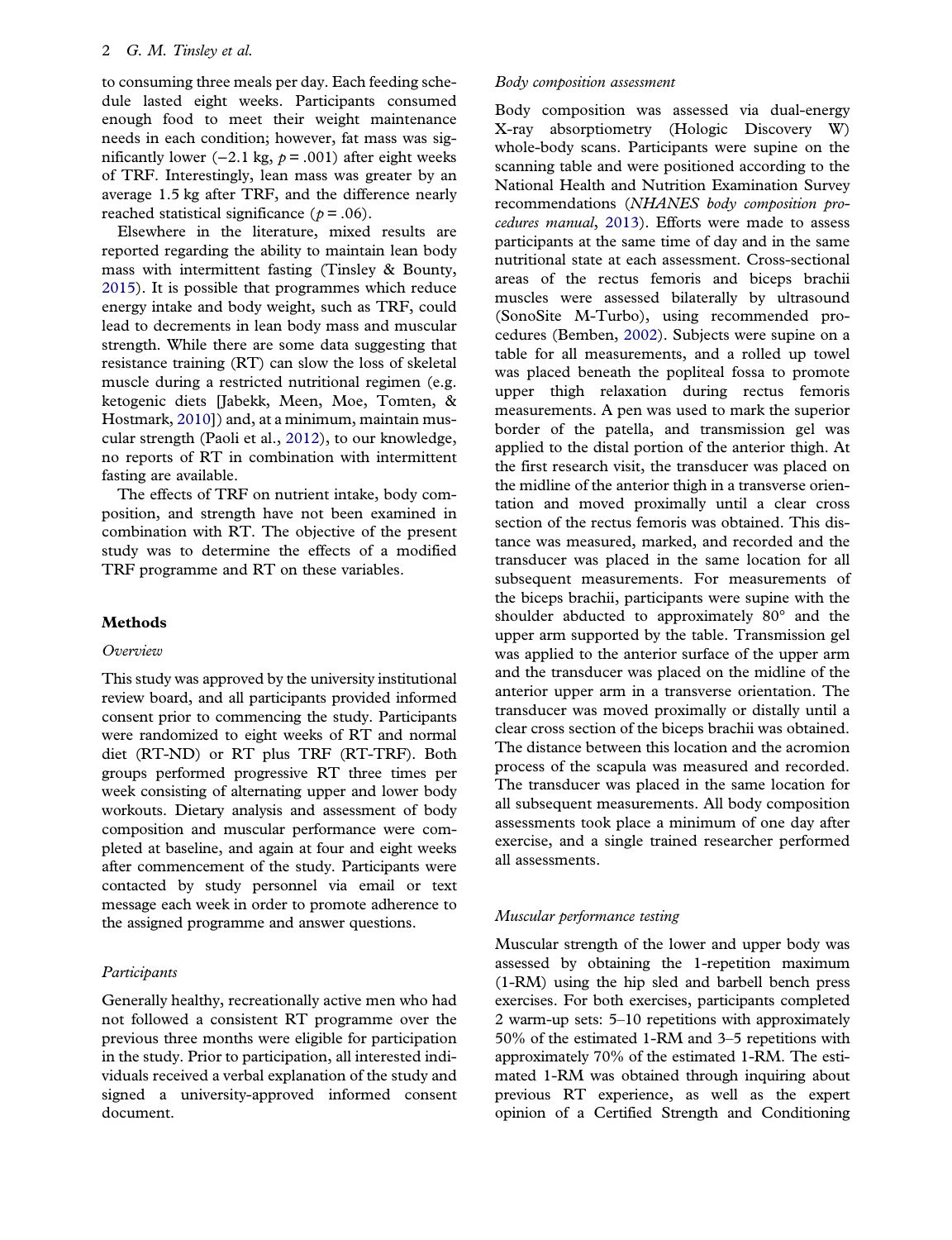<span id="page-2-0"></span>Specialist. After warm-up sets, a conservative 1-RM was attempted and weights were increased progressively after successful attempts, with the goal of obtaining the 1-RM in four attempts or fewer. Weight increases were determined through questioning the participant about the difficulty of the prior attempt. A two-minute rest period was used between warm-up sets, and a three-minute rest period was used between 1-RM attempts. For the bench press exercise, participants assumed a fivepoint body position and were required to lower the bar until it touched the chest, or as close as possible, without bouncing the bar off the chest. Study investigators carefully observed all repetitions to ensure consistency between attempts. For the hip sled exercise, participants self-selected foot positioning at the initial visit and were required to assume the same positioning at each subsequent visit. The sled was lowered eccentrically by the participant until a 90° angle between the lower leg and thigh was achieved, as deemed by the research personnel. The participant was then given a verbal command to begin the concentric portion of the movement. Three minutes after the final 1-RM attempt for each exercise, muscular endurance for that exercise was assessed by performing repetitions to failure using 65% of the 1- RM. These standard procedures were based on the American College of Sports Medicine guidelines (ACSM's guidelines for exercise testing and prescription, [2013\)](#page-7-0), and the same trained researchers performed all assessments.

## RT programme

The RT programme for both groups consisted of three nonconsecutive days per week of training performed at the gym of the participant's choice. Participants alternated between upper and lower body workouts. The upper body workout consisted of barbell bench press, seated row machine, dumbbell shoulder press, lat pulldown machine, dumbbell biceps curls, and triceps extension machine. The lower body workout consisted of barbell squat or hip sled machine, lunges with dumbbells, leg curl machine, leg extension machine, and calf raise machine. Participants who were unfamiliar with the RT exercises were instructed regarding the proper execution of each exercise. Participants were also instructed to utilize a weight that elicited muscular failure after 8–12 repetitions and to adjust the weight as necessary to meet this criterion. Four sets of each exercise were performed and a 90 second rest period between sets was assigned. Workout logs were utilized to track adherence to the programme.

## TRF programme

The RT-TRF group was assigned a TRF programme which was a modified version of the programme used by Stote et al. [\(2007\)](#page-7-0). On the three days per week that participants performed RT, they were allowed unrestricted food intake. On non-workout days (four days per week), participants were required to consume all calories in any four-hour window between 4 p.m. and midnight. The number of calories and specific foods were not limited. Throughout the duration of the study, daily checklists were completed in order to assess adherence to the TRF days (i.e. the days in which all calories were consumed within a four-hour period). Participants in the RT-ND group were instructed to follow their normal dietary patterns.

## Dietary records

During the first, fifth, and eighth weeks of the study, participants completed a four-day dietary record form outside of the lab. Participants in both groups recorded a minimum of one training day and one non-training day, and participants in the RT-TRF group recorded intake from both TRF days and days with unrestricted intake. Dietary records were analysed by a trained researcher using the Food Processor dietary analysis software, version 10.12 (ESHA Research). Comparisons were made within the RT-TRF group (fasting days vs. non-fasting days) and between the RT-ND group and the RT-TRF group. The comparison between the RT-ND and RT-TRF groups was based on weekly energy intake. For the RT-ND group, this was calculated as seven times the average daily intake based on the diet record. For the RT-TRF group, this was calculated as four times the average daily intake on TRF days (i.e. four days per week) plus three times the average daily intake on unrestricted days (i.e. three days per week).

## Subjective measurements

At both post-baseline visits, participants in the RT-TRF group were briefly interviewed regarding their experiences with the TRF programme. Questions addressed the difficulty of TRF, any desired modifications, and the participant's interest in continuing TRF after completion of the study. Additionally, individuals completed a 10-cm grounded visual analogue scale (VAS) in order to indicate the difficulty of TRF. A rating of 0 indicated that the programme was "extremely easy" for adherence, and a rating of 10 indicated that programme adherence was "extremely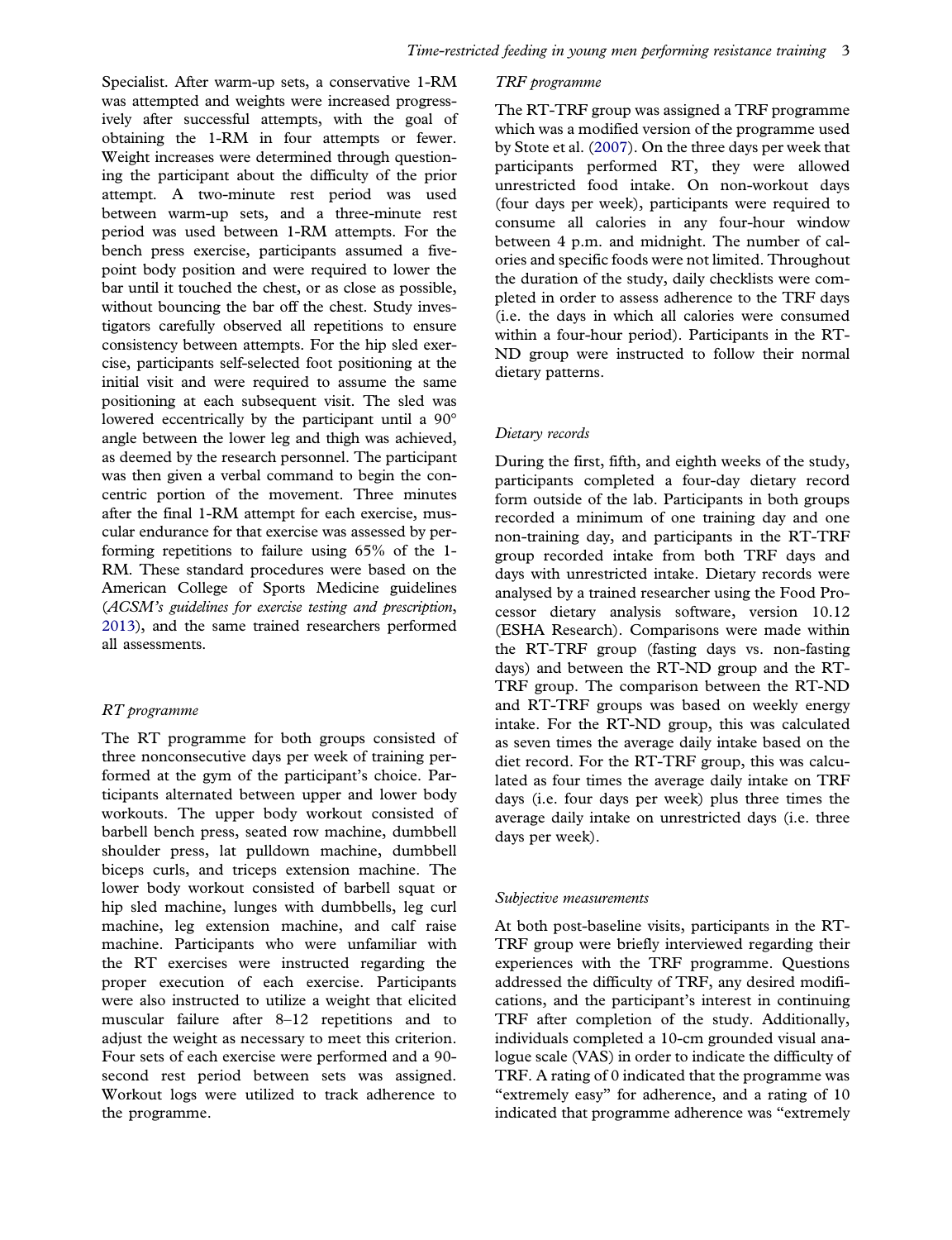<span id="page-3-0"></span>difficult". VAS has previously been utilized to assess the ease of compliance with dietary advice (Apfelbaum et al., [1999](#page-7-0)), but the specific VAS and survey questions used have not been previously validated. Rather, they were intended to gain basic information on the subjective feelings of participants for the purpose of discussion and future research.

## Statistical analysis

Baseline characteristics of participants in both groups were compared using independent samples  $t$ -tests. Little's Missing Completely at Random (MCAR) test was used to examine missing data, and it was determined that all missing data for dependent variables were missing completely at random. Based on this finding, missing values were generated using expectation maximization. Repeated measures analysis of variance was conducted for major dependent variables using time as the within-subjects variable and group as the between-subjects variable. Dietary comparisons within the RT-TRF group (i.e. comparisons between fasting and non-fasting days) were conducted using repeated measures analysis of variance using both time and day type (fasting or nonfasting) as within-subjects factors. Independent samples *t*-tests were used to compare the number of RT sessions completed and the total upper body and lower body volume between conditions. The reported difficulty of following the TRF programme, as assessed by a VAS, was compared at four and eight weeks using the dependent samples  $t$ -test. An alpha level of <.05 was selected to determine statistical significance. Cohen's d effect sizes (i.e. the difference between means divided by pooled standard deviation) were calculated for dependent variables. Bivariate correlations were performed to examine the relationships between baseline characteristics of participants and responses to interventions. Analyses were conducted using SPSS version 23 (International Business Machines Corporation).

## Results

Twenty-eight participants began the study, and 18 participants were included in the analysis (10 from RT-TRF and 8 from RT-ND). Of the 10 participants who were excluded from the study, 6 participants dropped out of the study prior to the 4-week visit (1 from RT-TRF and 5 from RT-ND), 3 participants from the RT-TRF group were excluded from the analysis due to low compliance to the fasting programme (compliance <80%), and one participant from the RT-ND group was excluded from the

analysis due to self-report of a major lifestyle change that led to substantial unexpected weight loss. The most common reasons for dropout were illness, injury unrelated to the study, and reported lack of time to complete the programme.

In the RT-ND group, the baseline characteristics of the participants were age  $22.0 \pm 2.4$  y, RT experience  $0.8 \pm 0.9$  days per week, weight  $79.0 \pm 13.5$  kg, height  $180.4 \pm 6.2$  cm, and body fat  $18.7 \pm 3.8$ %. In the RT-TRF group, baseline characteristics were age  $22.9 \pm 4.1$  y, RT experience  $0.5 \pm 0.9$  days per week, weight  $87.4 \pm 19.2$ , height  $179.2 \pm 5.8$  cm, and body fat  $21.3 \pm 5.4\%$ . Independent samples t-tests revealed no differences in baseline characteristics between groups.

In the final sample, reported compliance with the fasting programme was high (95.9  $\pm$  4.1%). Reported compliance with the RT programme was  $92 \pm 10\%$  in the RT-ND group and  $91 \pm 8\%$  in the RT-TRF. There were no differences between groups for number of workouts completed, upper body volume (i.e. total weight lifted), or lower body volume.

Dietary analysis indicated that within the RT-TRF group, individuals consumed fewer calories and less protein, carbohydrate, and fat on fasting days ([Table I](#page-4-0)). On average, 667 fewer calories, 30 fewer grams of protein, 75 fewer grams of carbohydrate, and 25 fewer grams of fat were consumed on fasting days, relative to non-fasting days. However, there were no differences in the percentage of energy derived from each macronutrient between fasting and non-fasting days. When weekly energy and nutrient intake was compared between the RT-ND and RT-TRF groups, the RT-TRF group consumed fewer calories and grams of carbohydrate ([Table II\)](#page-4-0). There was also a trend for lower weekly fat consumption in the RT-TRF group. When expressed as a percentage of total energy intake, the RT-TRF group consumed a larger percentage of energy from protein and a smaller percentage of energy from carbohydrate, as compared to the RT-ND group.

No significant changes in body weight or total body composition (i.e. lean soft tissue and body fat) were detected in either group ([Table III\)](#page-5-0). However, Cohen's d effect sizes for body weight and lean soft tissue were disparate (RT-ND:  $d = 0.23$  and 0.25; RT-TRF:  $d = -0.05$  and  $-0.02$ ). Time main effects were present for increased cross-sectional area of the rectus femoris ( $p = .00002$ ,  $d = 1.1$  and 0.5 in RT-ND and RT-TRF) and biceps brachii ( $p = .001$ ,  $d = 0.83$  and 0.82 in RT-ND and RT-TRF), but no group differences were present. Hip sled and bench press strength, as determined by 1-RM, increased in both groups over the course of the study, but no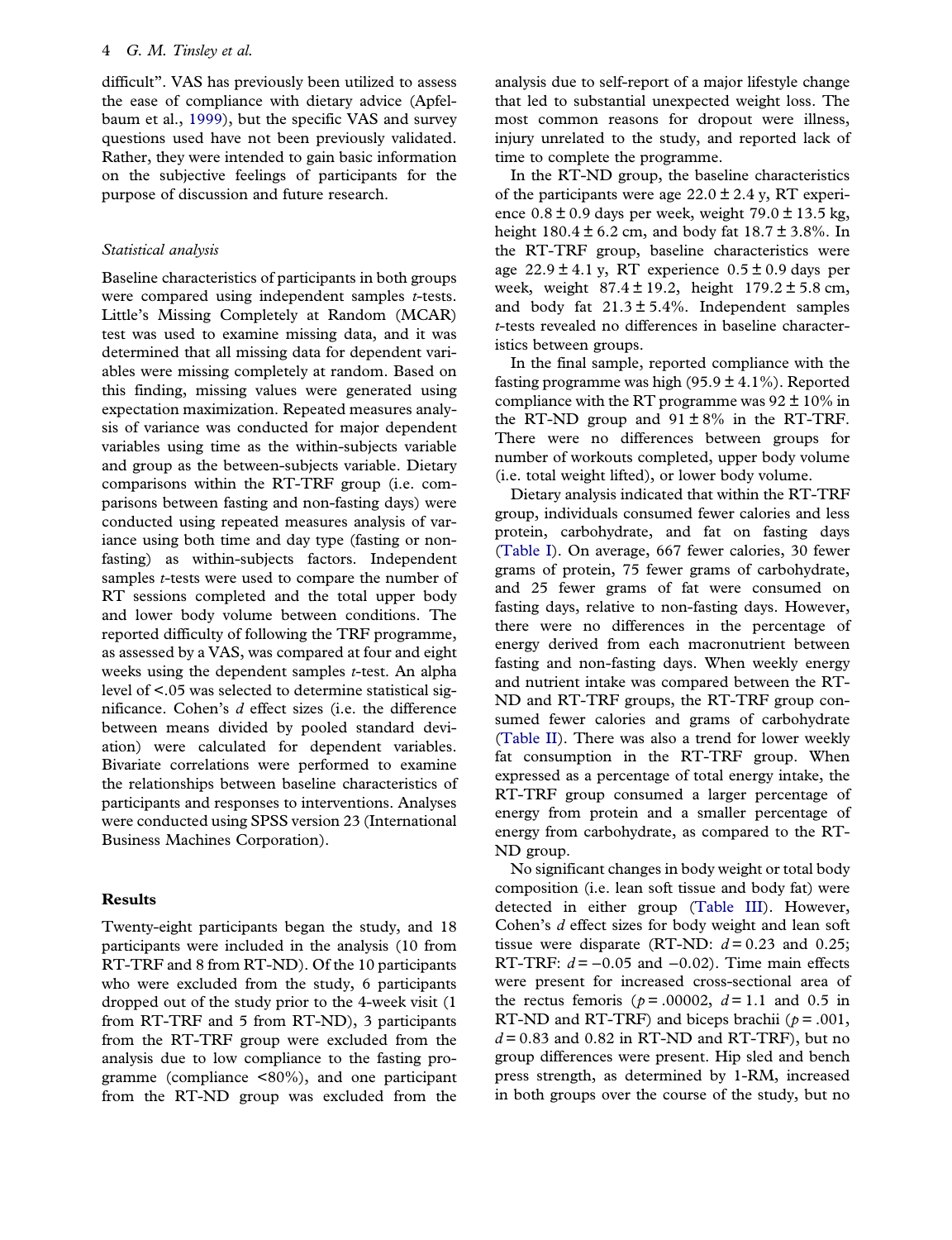<span id="page-4-0"></span>

|  |  |  |  |  |  |  | Table I. Dietary intake in the TRF group. Values presented as mean $\pm$ SD |  |  |  |
|--|--|--|--|--|--|--|-----------------------------------------------------------------------------|--|--|--|
|--|--|--|--|--|--|--|-----------------------------------------------------------------------------|--|--|--|

|                    | Day<br>type | Baseline       | 4 Weeks        | 8 Weeks        | $p$ -Value<br>(interaction) | $p$ -Value<br>(time) | $p$ -Value (day<br>type) | Effect size $(d)$ for<br>day type <sup>a</sup> |
|--------------------|-------------|----------------|----------------|----------------|-----------------------------|----------------------|--------------------------|------------------------------------------------|
| Energy (kcal)      | U           | $2318 \pm 977$ | $2207 \pm 654$ | $2150 \pm 492$ | .611                        | .544                 | .00009 <sup>b</sup>      | $-1.0$                                         |
|                    | <b>TRF</b>  | $1631 \pm 563$ | 1370 ± 371     | 1674 ± 745     |                             |                      |                          |                                                |
| Protein $(g)$      | U           | $118 \pm 44$   | $107 \pm 35$   | $97 \pm 28$    | .505                        | .335                 | .006 <sup>b</sup>        | $-0.89$                                        |
|                    | <b>TRF</b>  | $79 \pm 31$    | $72 \pm 30$    | $81 \pm 41$    |                             |                      |                          |                                                |
| Protein (%kcal)    | U           | $20 \pm 6.4$   | $20 \pm 5$     | $18 \pm 4$     | .75                         | .24                  | .79                      | $\mathbf{0}$                                   |
|                    | <b>TRF</b>  | 19±5           | $22 \pm 8$     | $19 \pm 4$     |                             |                      |                          |                                                |
| Carbohydrate $(g)$ | U           | $252 \pm 88$   | $237 \pm 77$   | $252 \pm 62$   | .662                        | .274                 | .0003 <sup>b</sup>       | $-1.1$                                         |
|                    | <b>TRF</b>  | $191 \pm 69$   | $143 \pm 63$   | $180 \pm 72$   |                             |                      |                          |                                                |
| Carbohydrate (%    | U           | $44 \pm 8$     | $42 \pm 6$     | $47 \pm 7$     | .44                         | .25                  | .81                      | $-0.1$                                         |
| kcal)              | <b>TRF</b>  | $47 \pm 7$     | $41 \pm 13$    | $44 \pm 7$     |                             |                      |                          |                                                |
| Fat $(g)$          | U           | $93 \pm 56$    | $92 \pm 33$    | $84 \pm 33$    | .64                         | .89                  | .001 <sup>b</sup>        | $-0.8$                                         |
|                    | <b>TRF</b>  | $65 \pm 23$    | $57 \pm 20$    | $70 \pm 39$    |                             |                      |                          |                                                |
| Fat (%kcal)        | U           | $36 \pm 8$     | $37 \pm 5$     | $35 \pm 8$     | .89                         | .78                  | .43                      | 0.1                                            |
|                    | <b>TRF</b>  | $38 \pm 12$    | $38 \pm 6$     | $37 \pm 6$     |                             |                      |                          |                                                |

Abbreviations:  $TRF$  – time-restricted feeding;  $U$  – unrestricted.

<sup>a</sup>Calculated as mean of TRF day measurement minus mean of U day measurement, divided by pooled standard deviation.

<sup>b</sup>Statistically significant result.

interaction effects were present [\(Table IV\)](#page-5-0). Hip sled endurance also increased in both groups over the course of the study.

Substantial variability in outcomes was observed in both groups. For the RT-TRF, per cent changes for individual participants ranged from −5.5% to +2.6% for body weight, −22.1% to +4.5% for fat mass,  $-4.0\%$  to  $+4.6\%$  for lean body mass,  $+4.4\%$ to  $+22.7\%$  for bench press 1-RM, and  $+13.7\%$  to +48.1% for hip sled 1-RM. For the RT-ND group, per cent changes ranged from  $-1.4\%$  to  $+2.1\%$  for body weight, −13.5% to +12.6% for fat mass, −2.5% to +3.9% for lean body mass, +4.7% to +12.2% for bench press 1-RM, and +13.6% to

+31.5% for hip sled 1-RM. In the TRF-RT group, the change in hip sled 1-RM was correlated with average caloric intake on TRF days  $(r = .69, p = .03)$ , as well as average carbohydrate intake on TRF days  $(r = .80, p = .006)$ . The correlation between change in hip sled 1-RM and average protein intake on TRF days was  $r = .62$ ,  $p = .06$ . In the both groups, baseline fat mass was inversely related to changes in lean soft tissue ( $r = -.57$ ,  $p = .02$ ), and in the TRF-RT group, baseline lean soft tissue mass was inversely related to changes in body weight  $(r = -.67, p = .03)$ . There were no significant correlations between overall energy or macronutrient intake and body composition or strength changes in either group.

Table II. Comparison of weekly dietary intake. Values presented as mean ± SD

|                    | Group  | <b>Baseline</b>   | 4 Weeks                                   | 8 Weeks        | $p$ -Value<br>(interaction) | $p$ -Value<br>(time) | $p$ -Value<br>(group) | Effect size $(d)$<br>for $groupa$ |
|--------------------|--------|-------------------|-------------------------------------------|----------------|-----------------------------|----------------------|-----------------------|-----------------------------------|
| Energy (kcal)      | RT-ND  |                   | 18,495 ± 3948 19,007 ± 4352 14,746 ± 4856 |                | .20                         | .09                  | .01 <sup>b</sup>      | $-0.83$                           |
|                    | RT-TRF | $15,243 \pm 5020$ | $12,677 \pm 4221$ 13,144 $\pm$ 3722       |                |                             |                      |                       |                                   |
| Protein $(g)$      | RT-ND  | $797 \pm 268$     | $797 \pm 313$                             | $633 \pm 196$  | .38                         | .09                  | .28                   | $-0.33$                           |
|                    | RT-TRF | $773 \pm 244$     | $606 \pm 122$                             | $618 \pm 199$  |                             |                      |                       |                                   |
| Protein (%kcal)    | RT-ND  | $17 \pm 3$        | $17 \pm 4$                                | $18 \pm 4$     | .41                         | .92                  | .03 <sup>b</sup>      | 0.79                              |
|                    | RT-TRF | $20 \pm 3$        | $20 \pm 5$                                | $19 \pm 3$     |                             |                      |                       |                                   |
| Carbohydrate $(g)$ | RT-ND  | $2311 \pm 682$    | $2329 \pm 669$                            | $1755 \pm 676$ | .18                         | .18                  | .004 <sup>b</sup>     | $-1.00$                           |
|                    | RT-TRF | $1738 \pm 598$    | $1368 \pm 554$                            | $1475 \pm 365$ |                             |                      |                       |                                   |
| Carbohydrate (%    | RT-ND  | $49 \pm 5$        | $49 \pm 5$                                | $48 \pm 7$     | .64                         | .70                  | $.005^{\rm b}$        | $-0.64$                           |
| kcal)              | RT-TRF | $46 \pm 5$        | $43 \pm 8$                                | $46 \pm 7$     |                             |                      |                       |                                   |
| Fat $(g)$          | RT-ND  | $663 \pm 82$      | $715 \pm 181$                             | $574 \pm 212$  | .55                         | .47                  | .08                   | $-0.51$                           |
|                    | RT-TRF | $576 \pm 208$     | $535 \pm 250$                             | $534 \pm 220$  |                             |                      |                       |                                   |
| Fat (%kcal)        | RT-ND  | $33 \pm 6$        | $34 \pm 7$                                | $35 \pm 9$     | .90                         | .64                  | .30                   | 0.22                              |
|                    | RT-TRF | $34 \pm 4$        | $37 \pm 8$                                | $36 \pm 7$     |                             |                      |                       |                                   |

Abbreviations: RT-ND – resistance training plus normal diet; RT-TRF – resistance training plus TRF.

<sup>a</sup>Calculated as mean of RT-TRF minus mean of RT-ND, divided by pooled standard deviation.

<sup>b</sup>Statistically significant result.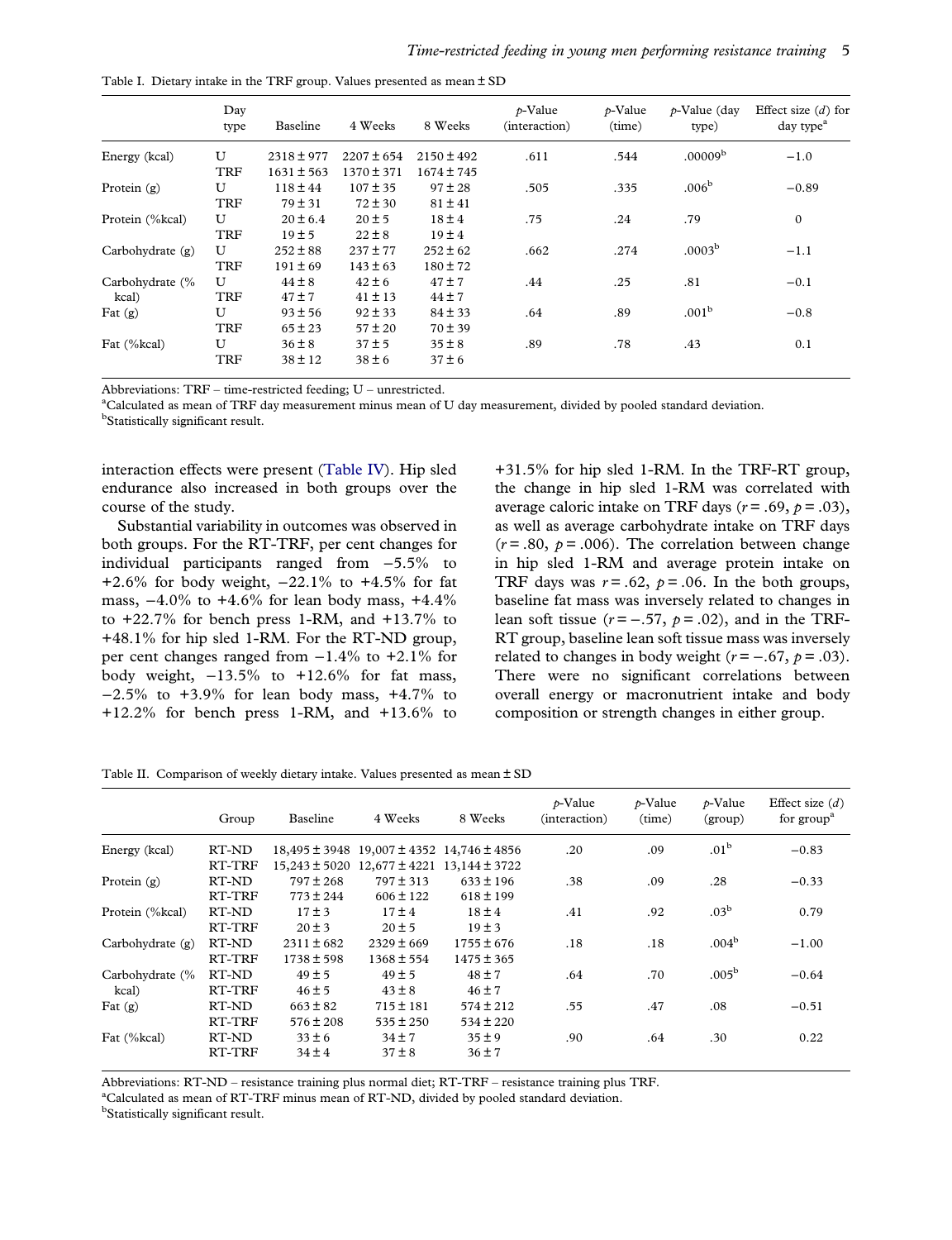<span id="page-5-0"></span>Table III. Body composition results. Values presented as mean ± SD

|                       | Group  | Baseline       | 4 Weeks                                         | 8 Weeks        | $p$ -Value<br>(interaction) | $p$ -Value<br>(time) | $p$ -Value<br>(group) | Effect size $(d)$ for<br>time <sup>a</sup> |
|-----------------------|--------|----------------|-------------------------------------------------|----------------|-----------------------------|----------------------|-----------------------|--------------------------------------------|
| Body weight (kg)      | RT-ND  |                | $79.0 \pm 13.5$ $79.3 \pm 12.9$ $82.0 \pm 11.0$ |                | .23                         | .54                  | .38                   | 0.23                                       |
|                       | RT-TRF |                | $87.4 \pm 19.2$ $86.6 \pm 18.0$ $86.4 \pm 17.6$ |                |                             |                      |                       | $-0.05$                                    |
| Lean soft tissue (kg) | RT-ND  | $56.4 \pm 9.3$ | $56.2 \pm 7.8$                                  | $58.7 \pm 8.0$ | .30                         | .35                  | .49                   | 0.25                                       |
|                       | RT-TRF |                | $60.4 \pm 11.2$ $60.3 \pm 10.7$ $60.2 \pm 10.2$ |                |                             |                      |                       | $-0.02$                                    |
| Fat mass (kg)         | RT-ND  | $13.7 + 4.5$   | $14.3 + 5.5$                                    | $14.5 + 3.8$   | .14                         | .96                  | .32                   | 0.18                                       |
|                       | RT-TRF | $17.8 + 7.8$   | $17.3 \pm 8.1$                                  | $17.2 + 8.3$   |                             |                      |                       | $-0.07$                                    |
| Body fat $(\%)$       | RT-ND  | $18.7 + 3.8$   | $19.2 \pm 4.8$                                  | $19.1 \pm 3.3$ | .37                         | .95                  | .44                   | 0.11                                       |
|                       | RT-TRF | $21.3 + 5.4$   | $20.8 \pm 6.2$                                  | $20.7 + 6.4$   |                             |                      |                       | $-0.1$                                     |

Abbreviations: RT-ND – resistance training plus normal diet; RT-TRF – resistance training plus TRF.

a Calculated as mean of eight-week measurement minus mean of baseline measurement, divided by pooled standard deviation.

Four weeks after commencing the study, participants in the RT-TRF group rated the difficulty of the TRF programme a  $3.6 \pm 1.4$  out of 10 on a VAS. At the end of the study, participants reported a similar difficulty as compared to after four weeks of the study  $(3.8 \pm 2.2, p = .86)$ .

#### Discussion

The major finding of this study is that modified TRF with no limitations on food consumed during the feeding window was able to reduce energy intake in young exercising males by approximately 650 kcal per day of modified fasting, but this did not translate into group body composition changes over the course of 8 weeks. Additionally, TRF did not compromise improvements in muscular strength produced by a progressive RT programme and did not lead to decrements in lean soft tissue. However, individuals performing RT-ND gained 2.3 kg of lean soft tissue on average, as opposed to −0.2 kg in RT-TRF, indicating that TRF may have hindered hypertrophic adaptations to RT. This is further supported by effect size data, which indicate a small effect of RT

on lean soft tissue in the normal diet group, but no effect in the TRF group  $(d=0.25 \text{ vs. } d=-0.02)$ . Importantly, effect size data indicate a small to moderate effect of the TRF programme on weekly protein intake, indicating that the TRF-RT group consumed less protein. When calculated relative to body weight, the average daily protein intake in the RT-ND group was 1.4 g/kg body weight/day, whereas the intake in the RT-TRF group, taking both TRF and non-TRF days into account, was 1.0 g/kg. While this level of intake in the RT-TRF group is similar to both the European Food Safety Authority recommendation and the US Recommended Dietary Allowance of 0.8 g/kg, it is likely suboptimal for muscular hypertrophy during weight training and lean mass retention during weight-loss diets (Morton, McGlory, & Phillips, [2015;](#page-7-0) Phillips, [2014\)](#page-7-0). Phillips recently stated that the current research indicates that protein intake of  $1.3-1.8$  g/kg, or perhaps higher, can promote lean mass retention during hypocaloric diets (Phillips, [2014\)](#page-7-0). The differences in dietary protein intake seen in this study could have played a role in the greater lean soft tissue accretion in the RT-ND group. Increases in upper and lower body strength were moderate to large in both

Table IV. Muscular performance results. Values presented as mean ± SD

|                       | Group  |             |                                        | Baseline 4 Weeks 8 Weeks        | $p$ -Value<br>(interaction) | $p$ -Value<br>(time) | $p$ -Value<br>(group) | Effect size $(d)$ for<br>time <sup>a</sup> |
|-----------------------|--------|-------------|----------------------------------------|---------------------------------|-----------------------------|----------------------|-----------------------|--------------------------------------------|
| Bench press 1-RM (kg) | RT-ND  | $74 \pm 18$ | $78 \pm 20$                            | $81 \pm 16$                     | .35                         | $< 0.01^{\rm b}$     | .33                   | 0.41                                       |
|                       | RT-TRF | $83 \pm 25$ | $88 \pm 24$                            | $93 + 24$                       |                             |                      |                       | 0.41                                       |
| Bench press endurance | RT-ND  | $14 \pm 3$  | $15 + 2$                               | $13 + 3$                        | .17                         | .20                  | .10                   | $-0.33$                                    |
| (repetitions)         | RT-TRF | $15 \pm 2$  | $16 + 1$                               | $16 \pm 3$                      |                             |                      |                       | 0.39                                       |
| Hip sled $1-RM$ (kg)  | RT-ND  |             | $285 \pm 71$ 324 $\pm$ 75 359 $\pm$ 98 |                                 | .07                         | < 0.01 <sup>b</sup>  | .12                   | 0.87                                       |
|                       | RT-TRF |             |                                        | $326 \pm 78$ 403 ± 99 445 ± 116 |                             |                      |                       | 1.20                                       |
| Hip sled endurance    | RT-ND  | $17 \pm 10$ | $21 \pm 10$                            | $23 + 11$                       | .970                        | .008                 | .46                   | 0.57                                       |
| (repetitions)         | RT-TRF | $15 \pm 4$  | $18 + 7$                               | $20 \pm 3$                      |                             |                      |                       | 1.41                                       |

Abbreviation:  $1-RM - 1$  repetition maximum.

<sup>a</sup>Calculated as mean of eight-week measurement minus mean of baseline measurement, divided by pooled standard deviation.

<sup>b</sup>Statistically significant result.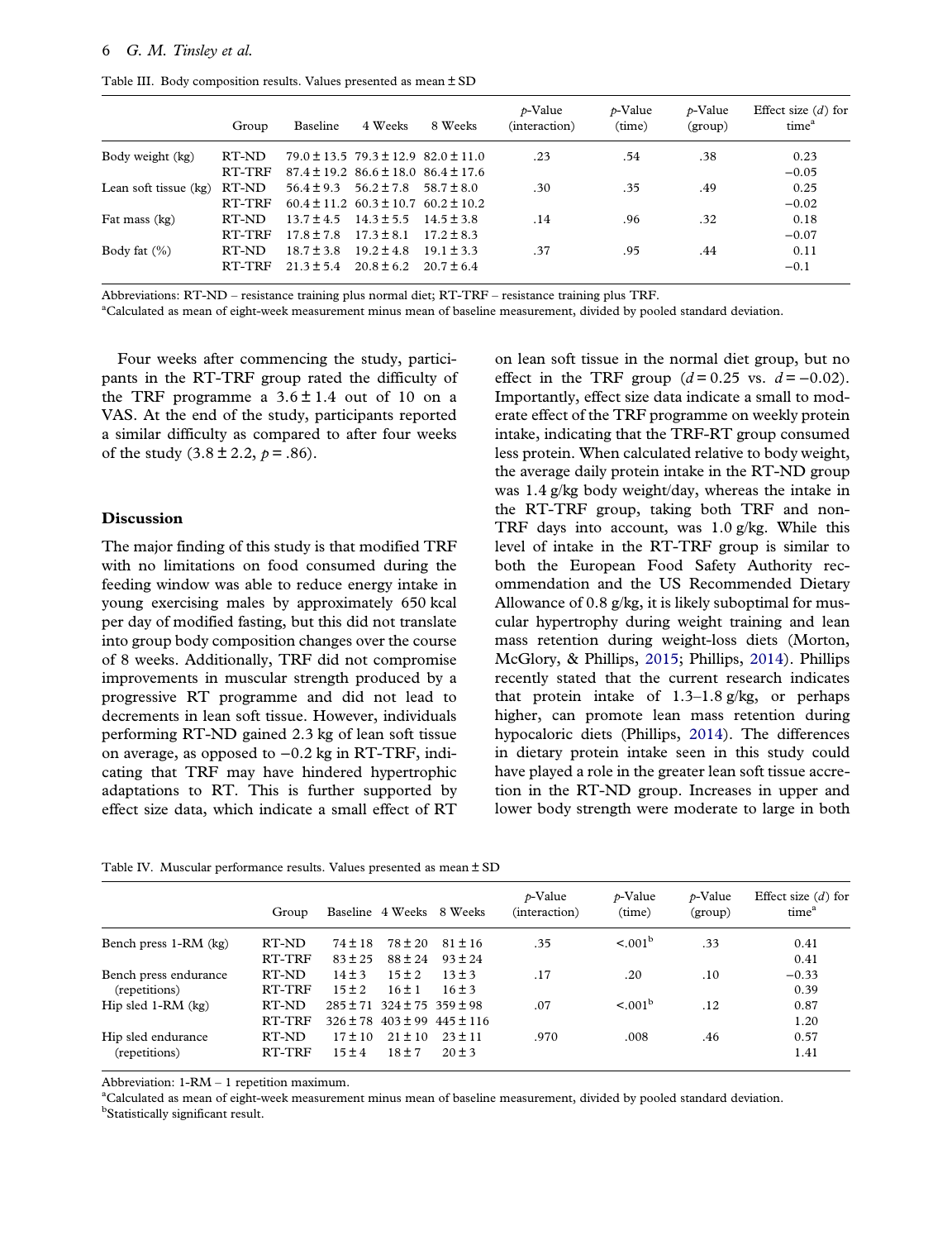<span id="page-6-0"></span>groups. These increases in strength may have been primarily due to neurological adaptations, based on the relatively untrained participants utilized in this study (Folland & Williams, [2007](#page-7-0)). Interestingly, effect size data indicate that the RT-TRF group had greater improvements in lower body strength and endurance, as well as upper body endurance, as compared to the RT-ND group.

Although the reported energy intake was substantially lower in the TRF group, the lack of changes in body weight and body fat, as well as the very small effect sizes for these parameters, indicates that there could have been spontaneous reductions in energy expenditure (e.g. decreased non-exercise activity thermogenesis), substantial misreporting of dietary intake, or metabolic adaptations in the TRF group that conserved energy, thereby minimizing weight loss (Byrne, Wood, Schutz, & Hills, [2012;](#page-7-0) Müller et al., [2015](#page-7-0)). It is also plausible that reductions in body weight and body fat could potentially occur if the energy intake reductions reported in this study were carried out over a longer period of time. Additionally, it should be noted that individual participants were dissimilar in their body composition alterations, with some individuals in the TRF-RT group losing up to 5.5% of initial body weight and 22% of initial fat mass. Of the 10 TRF-RT participants who completed the study, 5 had higher absolute lean soft tissue mass at the end of the study (i.e. changes greater than 0), while 5 had lower absolute lean soft tissue. In both RT-ND and RT-TRF, individuals who had less body fat at study commencement tended to experience increases in lean soft tissue over the course of the study, whereas individuals with more body fat tended to lose lean soft tissue.

Energy and macronutrient intake on TRF days appears to have played a role in the strength changes seen in this study. While there were no significant correlations between overall energy or macronutrient intake and body composition or strength changes in either group, the energy and macronutrient intake on TRF days in the RT-TRF group was associated with changes in maximal strength. Specifically, individuals who consumed more calories, carbohydrate, and protein on TRF days tended to have greater improvements in maximal lower body strength. Future research should examine the impact of total caloric and macronutrient intake during TRF days on RT performance, as well as employ higher protein intakes in individuals undergoing intermittent fasting programmes to determine if this promotes greater lean mass accretion.

Questionnaire responses provided some insight into participants' experiences with TRF. The

majority reported that performing the short-term fasts was initially difficult, but became appreciably easier after several days. Some reported that fasting was only difficult when multiple fasting days in a row were utilized, which could lend support to intermittent fasting programmes which cycle between fasting and non-fasting days, such as alternate-day fasting (Tinsley & Bounty, [2015](#page-7-0)). Participants also reported that fasting on weekdays was much easier than weekends due to the differences in daily schedules and social eating opportunities. The majority said that, after making these modifications, they would consider utilizing TRF in the future. This information, coupled with the relatively low ratings of difficulty of adherence, could indicate that young males are able to adhere to a TRF programme, although long-term evidence is not readily available.

The present study had several limitations, including the usage of self-reported food intake, unsupervised RT, a small sample size, and a lack of dietary control. Measuring only 12 days of dietary intake over the course of the study is also a limitation, and the specific food items selected by individuals likely played a role in the results of the study. Although efforts were made to ensure that the participants followed the workout programme (i.e. through detailed instruction, weekly follow-up contact, and workout logs), the actual adherence to the programme and effort put forth during RT were not observed by study investigators. We examined only young recreationally active men, but future studies should examine populations of differing activity levels and ages.

TRF is a unique eating style that can be used to decrease energy intake, but further research is needed to examine the potential short- and longterm effectiveness and feasibility of these programmes. TRF does not appear to be detrimental to muscular improvements in young males beginning a RT programme, and the magnitude of improvements in muscular strength and endurance was equal to or greater than the improvements of those following their normal diet. While it is possible that TRF limits the ability to gain lean tissue during an RT programme, additional research utilizing matched protein intake at optimal levels for muscular hypertrophy is necessary. Some individuals may find TRF to be a simpler style of eating to adhere to rather than decreasing energy consumption at each meal, and personal eating preferences should be evaluated when considering a TRF programme. Researchers should continue to examine TRF as a means of reducing energy intake, as well as the potential interactions of TRF, nutrient intake, and exercise programmes.